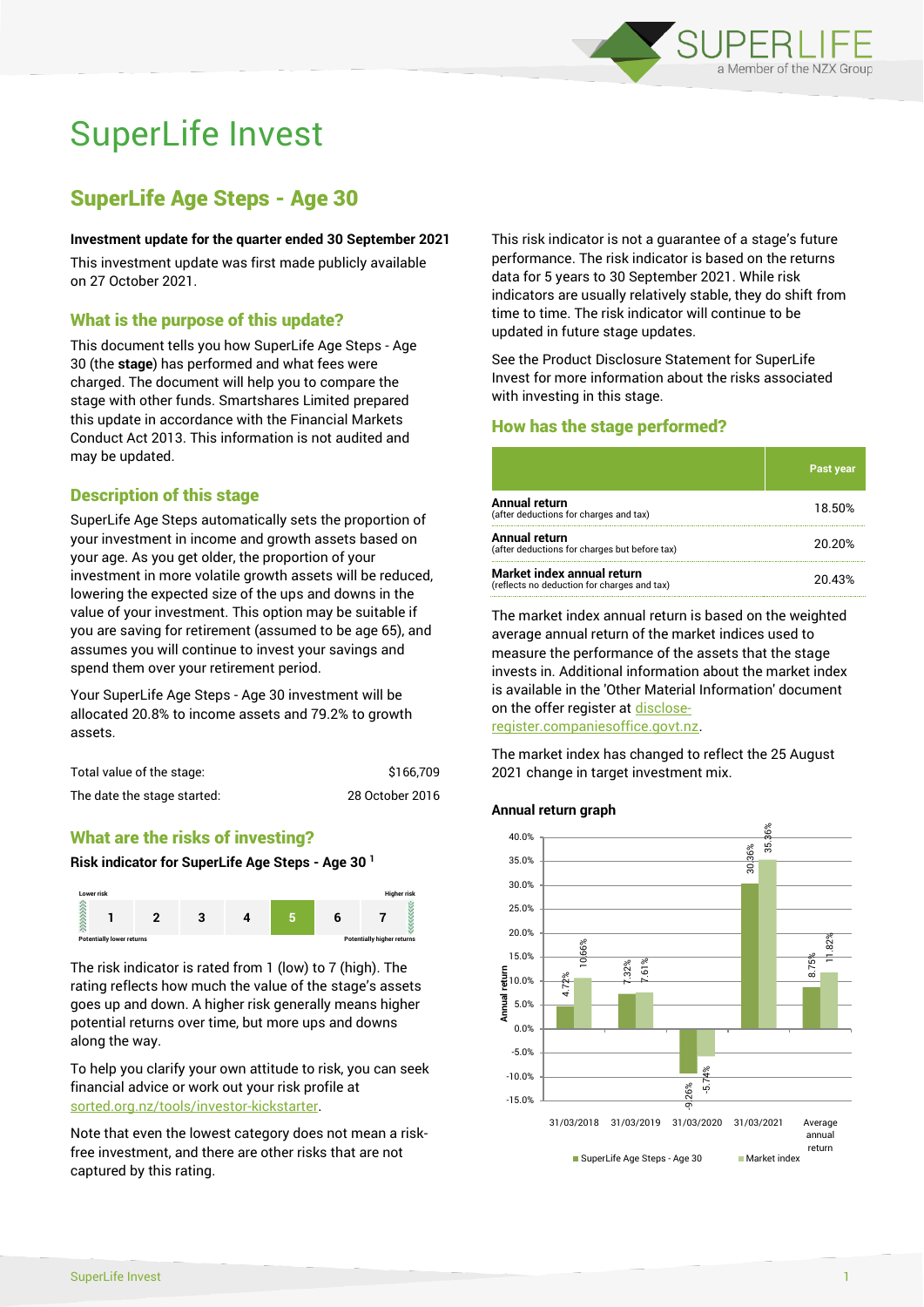

This shows the return after fund charges and tax for each year ending 31 March since the fund started. The last bar shows the average annual return since the fund started, up to 30 September 2021.

**Important:** This does not tell you how the fund will perform in the future.

Returns in this update are after tax at the highest prescribed investor rate (PIR) of tax for an individual New Zealand resident. Your tax may be lower.

# What fees are investors charged?

Investors in SuperLife Age Steps - Age 30 are charged fund charges. In the year to 31 March 2021 these were:

|                                                                  | % per annum of stage's<br>net asset value |  |
|------------------------------------------------------------------|-------------------------------------------|--|
| <b>Total fund charges</b>                                        | በ 52%                                     |  |
| Which are made up of:                                            |                                           |  |
| <b>Total management and administration charges</b><br>(estimate) | በ 52%                                     |  |
| Including:                                                       |                                           |  |
| Manager's basic fee                                              | 0.51%                                     |  |
| Other management and<br>administration charges                   | 0.01%                                     |  |
| Other charges                                                    | Dollar amount per investor                |  |
| Administration fee                                               | \$12 per annum                            |  |

Investors may also be charged individual action fees for specific actions or decisions (for example, if an investor has a financial adviser and has agreed to pay a fee to the adviser for providing financial advice). See the Product Disclosure Statement for SuperLife Invest for more information about those fees.

The fees set out above include GST where applicable.

Small differences in fees and charges can have a big impact on your investment over the long term.

# Example of how this applies to an investor

Jess had \$10,000 in the stage at the start of the year and did not make any further contributions. At the end of the year, Jess received a return after fund charges were deducted of \$1,850 (that is 18.50% of her initial \$10,000). Jess paid other charges of \$12. This gives Jess a total return after tax of \$1,838 for the year.

## What does the stage invest in?

#### **Actual investment mix**

This shows the types of assets that the stage invests in.



#### **Target investment mix**

This shows the mix of assets that the stage generally intends to invest in.

| <b>Asset Category</b>        | <b>Target asset mix</b> |
|------------------------------|-------------------------|
| Cash and cash equivalents    | 6.80%                   |
| New Zealand fixed interest   | 5.60%                   |
| International fixed interest | 8.40%                   |
| Australasian equities        | 19.80%                  |
| International equities       | 51.40%                  |
| Listed property              | 4.00%                   |
| Unlisted property            |                         |
| Commodities                  |                         |
| 0ther                        | 4.00%                   |